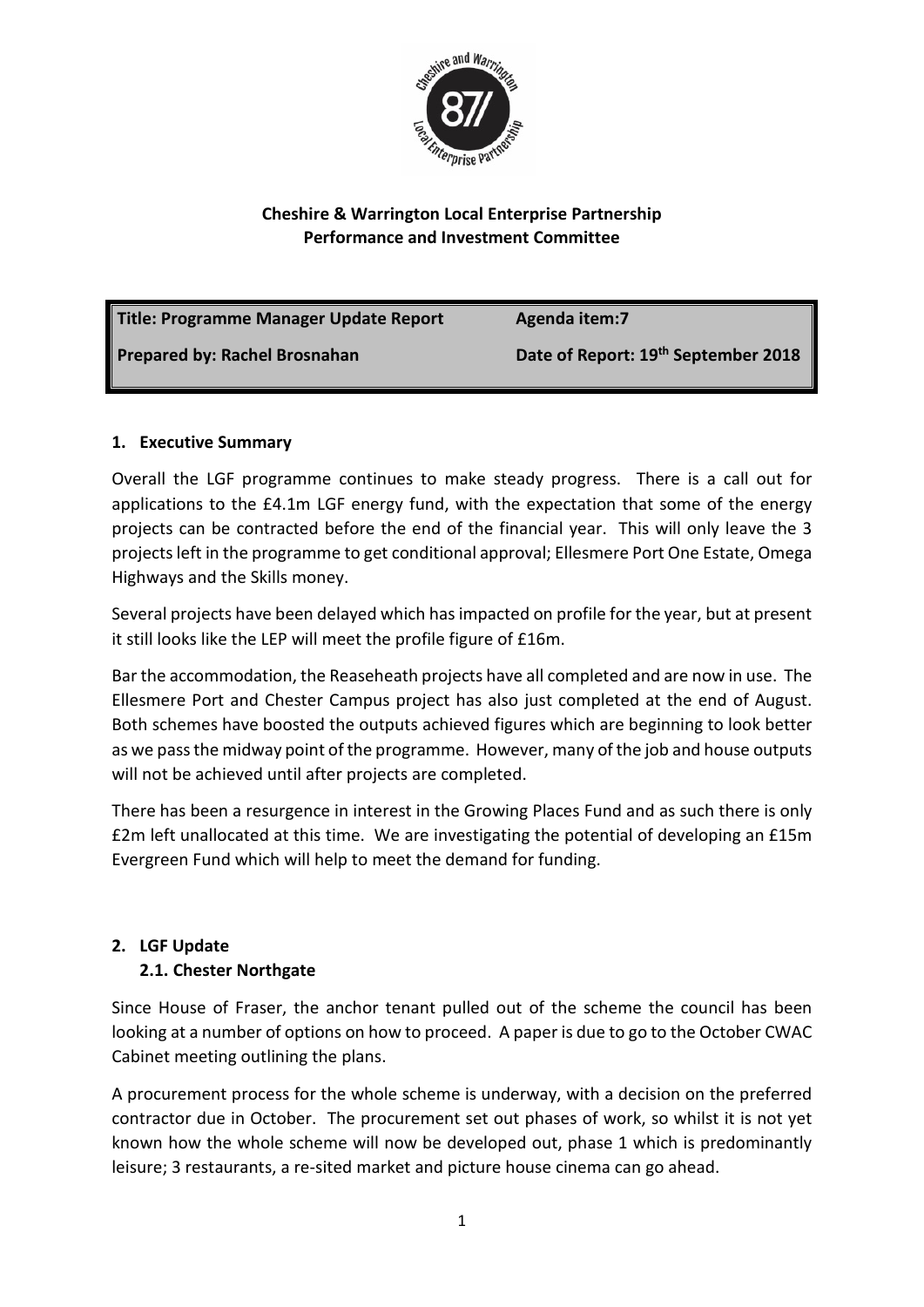There is uncertainty about whether to move the hotel on to the old bus station site and if not, what to do with the site. Options being considered are using it for parking, housing or public realm. The cost to the council to move the hotel is £35m, so unless there I clear demand for the space of the existing hotel there is very little incentive to move it.

The CPO decision has been delayed but is now expected by the middle of September.

The revised scheme is likely to include more housing and more of a leisure focus.

#### **2.2. Sydney Road Bridge**

Phase 1 works are due to finish at the end of September.



The implementation agreement with Network Rail (NR) has still not been signed with further issues being raised by NR. The deadline for signing the agreement has been pushed back a further month to the  $4<sup>th</sup>$  October. This is the absolute latest it can be signed without impacting programme and the possessions that have been booked. However, NR have instructed Murphy's to procure long lead items and have taken this on at risk.

#### **2.3. Crewe Green Roundabout**

All lanes are now open around the roundabout but with traffic management. The project is due to complete by early October.

#### **2.4. Warrington Centre Park Link**

Land issues are substantially resolved. Work is now likely to start on site in January 19.

#### **2.5. Warrington West Station**

Good progress is being made on site. The north car park has been completed and the booking hall structural steelwork and clockwork has also been completed. Trackside work is progressing and being monitored.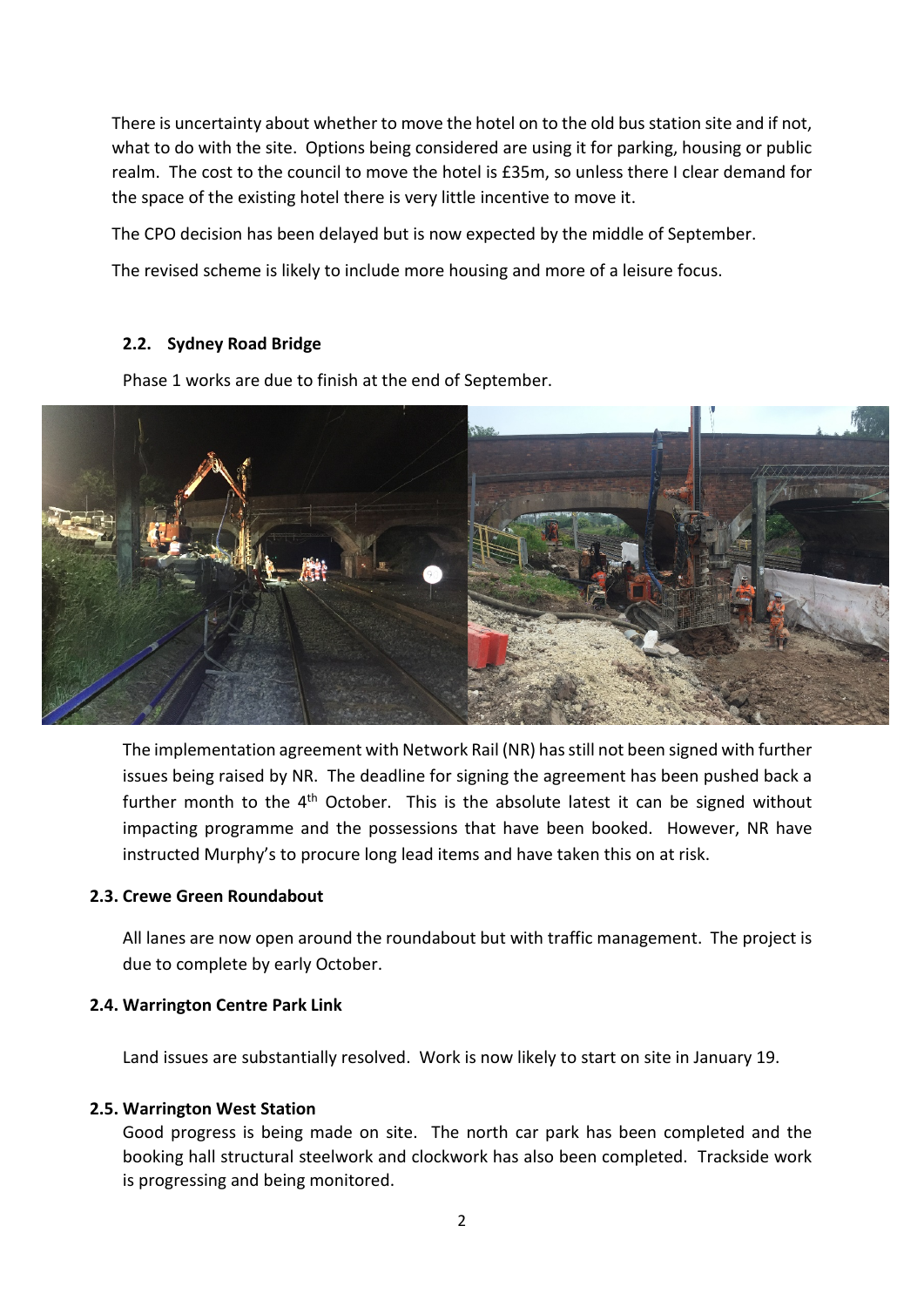A timetable and rail model has been developed by AECOM which is being discussed with the TOC's. Northern Rail is to submit a bid for timetable change early September based on operating three trains per hour.

#### **2.6. Reaseheath College projects**

The Employer Hub, Agritech Centre and Sports Hall are now open and being used by students and in the case of the Sports hall, members of the public.

The accommodation blocks are also progressing well and will be complete by December.



#### **2.7. Ellesmere Port Central Development Zone**

CWAC are working on their proposals for a One Estate project in Ellesmere Port Town Centre. They will present their proposals to an exceptional Performance and Investment Committee at the beginning of October.

It is understood that the preferred option is a new build on the bus station site for the DWP and CWAC staff with the adjacent large vacant retail unit modernised and refitted for the health services. Details of costs and outputs associated with the revised project are being developed.

#### **2.8. Thornton Energy Demonstrator**

No significant change to the demonstrator project. Task force established for the development of the wider Thornton site.

#### **2.9. Ellesmere Port and Chester campus redevelopment**

This project has now completed and students are using the new facilities. The impact of the changes will be reviewed in due course.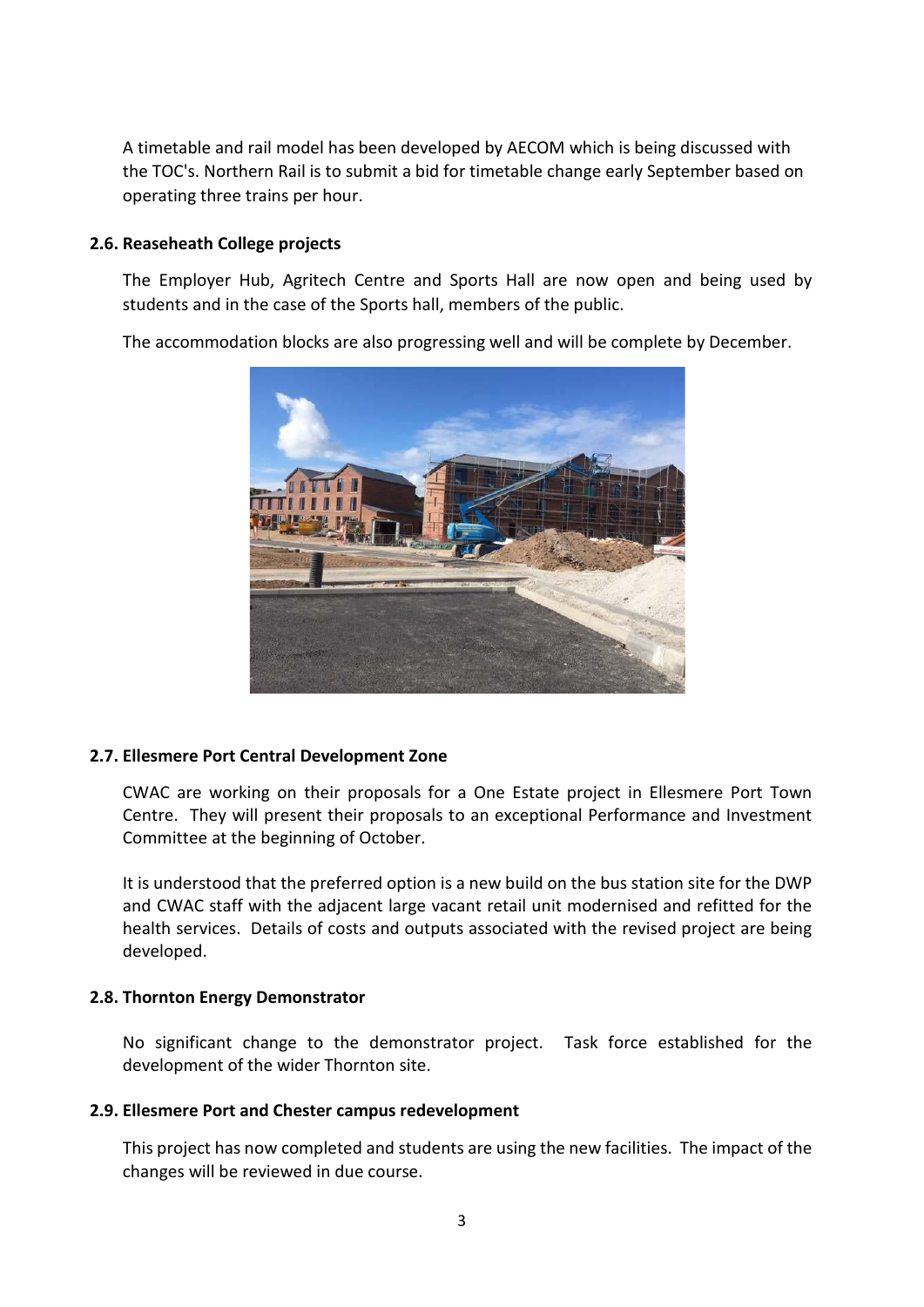#### **2.10. Poynton Relief Road**

The costs for the scheme have increased by £12m to £50.7m CEC have agreed to underwrite the costs of the scheme.

After a significant delay PRR has an Inquiry booked for November. There was a delay due to the lack of Planning inspectors.

#### **2.11. Life Sciences Fund**

The fund continues to invest at a steady pace and has recently made an investment into another business at Alderley Park. Nexus Labs, has developed its first product, SurgicalTeaching.com a digital platform aimed at enhancing the learning experience of students and doctors around the world. Through combining CGI animations, real-life video footage and user performance analytics, Surgical Teaching complements medical school curriculum and helps to prepare students for both their examinations and life as a doctor.

A press release announcing the 25th investment has been issued.

## **2.12. Crewe High Speed Ready Heart**

The signing of the developer agreement has been delayed. CEC are being challenged to bring the cost of the whole scheme down to reduce capital spend. If and how savings could be made is being reviewed along with the impact on the scheme of any reduction.

The market still isn't empty but issues with remaining tenants are almost resolved. The contractor is expected to start on site in October.

There has been some negative press coverage about relocating the British Legion, but it has now been agreed that they will be located within the council buildings.

The heads of terms (HOT) with the cinema operator have been signed and the HOT with the bowling operator have been drafted but no yet signed.

The project is likely to fall behind spend profile this year.

## **2.13. Unlocking Winsford Industrial Expansion Land**

The planning decision has been delayed and the overall programme has been delayed by six months. The reasons given for this have been challenged and we are awaiting an updated project plan. This project is also likely to fall behind its spend profile for the year.

#### **2.14. Warrington East Highways scheme**

Work has started on site and is going on time and budget. The project is due to finish in December 19.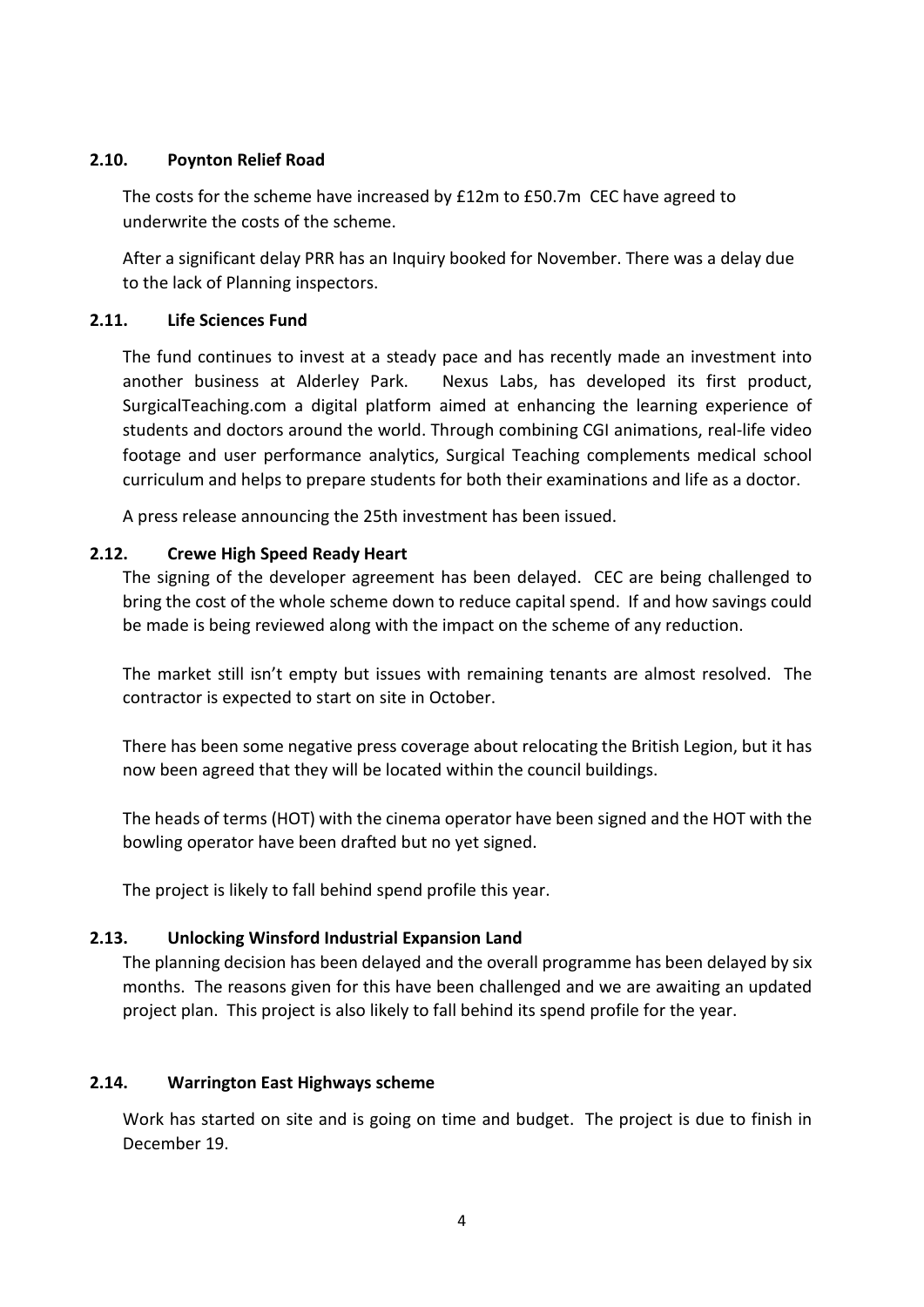## **2.15. Tarvin Road**

A lot of ecological work has been carried out in the last quarter and mitigations measures are now being developed. Land negotiations are underway but in parallel CWAC are seeking approval to proceed with a compulsory purchase order.

#### **2.16. Joint Cheshire and Warrington Sustainable Travel Access Fund**

The first of the projects is seeking approval and is subject to a separate paper. CEC have been making some progress with their schemes, one of which requires a small piece of land from Bentley. They have committed to providing a more detailed update at the end of September. An update on the CWAC schemes is awaited.

#### **2.17. Omega Local Highways Scheme.**

Traffic modelling and consultation work is continuing, but the scheme is likely to slip overall to tie in with other work on the network in Warrington. The project is not expected to start on site until summer 20. WBC to consider whether the project can start earlier and more in line with the original timeline to reduce the risk of the LGF not being spent on time.

#### **2.18. Whites Academy**

Initial approval has been given to Macclesfield College to grant them £25k of LGF towards the costs of developing the Whites Academy. The course will run for one year starting from September 2019 with 40 students expected to be offered apprenticeships. Full approval is sought and is subject to a separate paper.

#### **2.19. Energy Fund**

A call for projects has been issued with applications due in at the end of September. There is £4.15m of LGF available and the priorities are:

| <b>Priority</b> | <b>Description</b>                                          | <b>Allocation</b> |
|-----------------|-------------------------------------------------------------|-------------------|
| Priority 1:     | Supporting SME resource efficiency                          | £1,000,000        |
|                 | The transition to a local carbon economy will affect        |                   |
|                 | companies both large and small. Understanding the           |                   |
|                 | benefits of adopting energy saving technologies and         |                   |
|                 | processes can be a bigger challenge for smaller companies.  |                   |
|                 | This priority will seek projects that will deliver targeted |                   |
|                 | support to SMEs in the transition to the low carbon         |                   |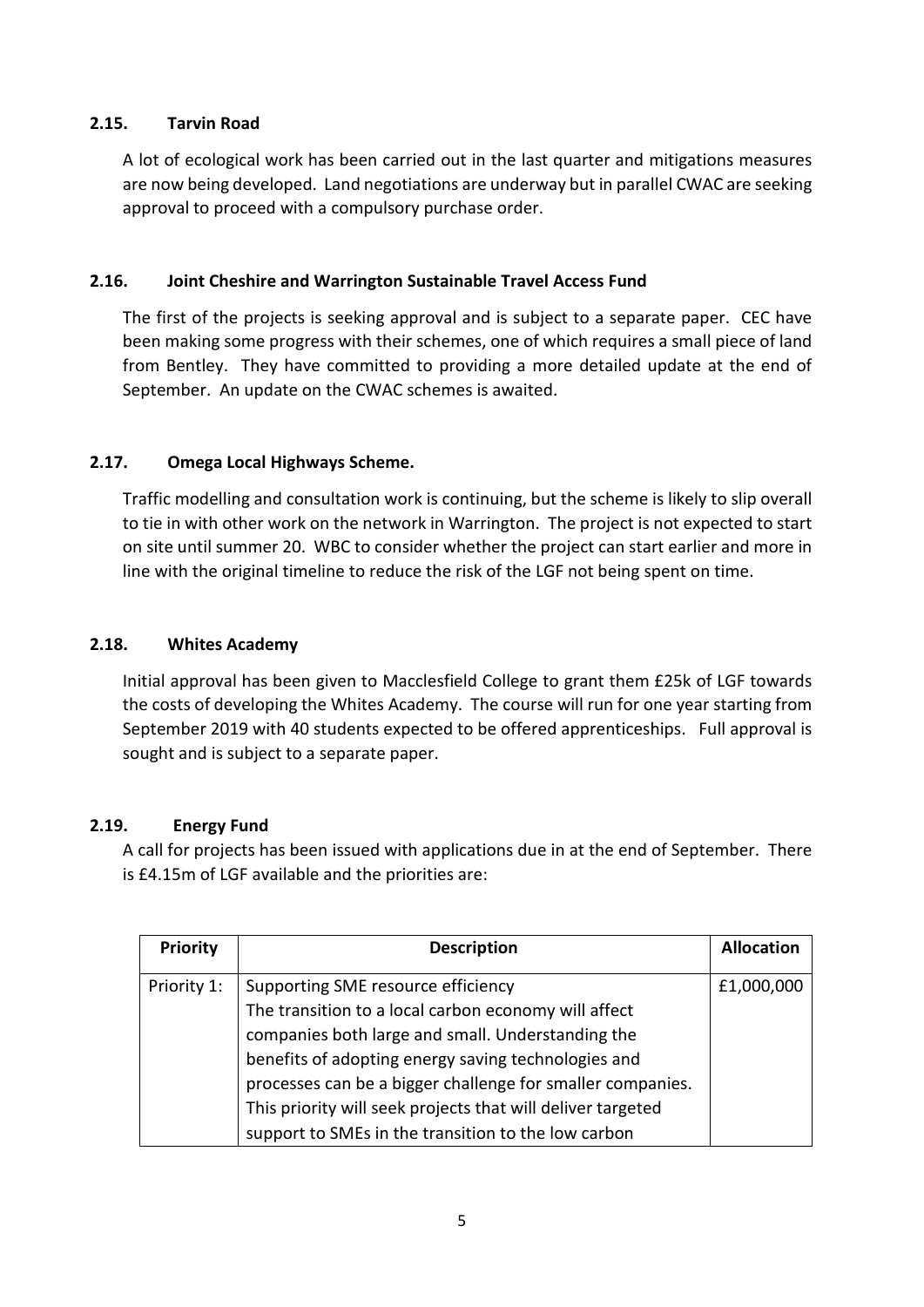|              | economy by helping to gap fund energy efficiency                |            |
|--------------|-----------------------------------------------------------------|------------|
|              | improvements                                                    |            |
| Priority 2:  | Smart networks and whole-place energy solutions                 | £2,150,000 |
|              | Maximising the benefits of new low carbon technologies          |            |
|              | requires consideration of energy on a 'whole system' basis.     |            |
|              | This priority will seek proposals focussed on supporting        |            |
|              | development of physical infrastructure linked to 'whole         |            |
|              | place' energy solutions including smart electricity and heat    |            |
|              | networks, integrating low carbon transport solutions and        |            |
|              | energy storage and balancing.                                   |            |
| Priority 3:  | Supporting innovation and technology development                | £1,000,000 |
|              | This priority will support the development of new energy        |            |
|              | and low carbon technologies and innovations, including          |            |
|              | potentially piloting and trialling new technologies and         |            |
|              | processes. It will prioritise support for innovation within the |            |
|              | SME base and projects aligned to the Government's 'Clean        |            |
|              | Growth' Grand Challenge.                                        |            |
| <b>Total</b> |                                                                 | £4,150,000 |

#### **3. Transport Projects**

#### **3.1. A500**

The Outline Business Case has now been submitted to DfT. A funding decision is expected in November 18.

## **3.2. Middlewich Bypass**

CWAC have stated that they will need a planning application and won't defer the planning decision to CEC even though only 0.13ha of the scheme is in CWAC. Brine risk remains an issue on the project and indemnities from Network Rail, British Salt and CEC are being considered.

CEC's legal team now engaged to start CPO process.

#### **3.3. Congleton Link Road**

Grant offer letter from DfT received and contract awarded. Due to start on site in October.

#### **3.4. Omega Local Highways Scheme.**

The consultation period may be pushed back as there is more residential development coming forward and the impact of this needs to be modelled. Currently no concerns about the project development.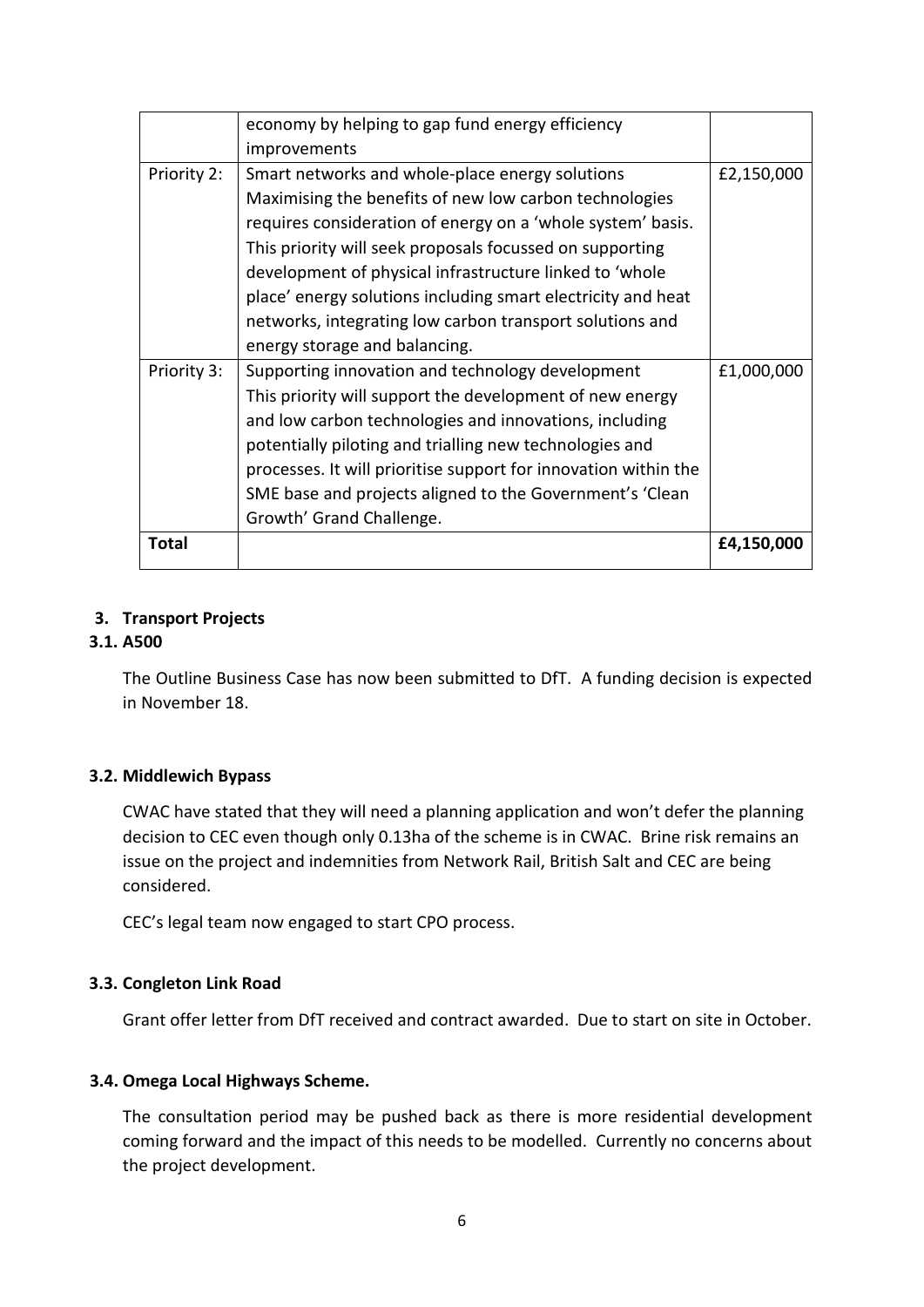## **4. Growth Hub**

The LEP is due to take over the running of the Growth Hub from Blue Orchid at the end of September. The LEP has engaged consultants to manage the handover. Details of the size of the team and where it will operate it from are under discussion, however the first member of staff , the Growth Hub enquiry and lead officer, has now been appointed and will start this month.

## **5. Growing Places Fund (GPF) Update**

## **5.1. Cheshire Green**

The development of Cheshire Green Employment Park is going very well. The sale of a total of 15 acres of plots have already been agreed in principle and due to be signed in due course.

The loan agreement states that £650k of sales have to be agreed before the second part of the loan is released. The first part of the loan is £1.3m of which £1.263m has now been claimed.

An updated valuation has been carried out, valuing the site at over £8m.

#### **5.2. Glasshouse, Alderley Park**

A proposal to make a £3.87m investment of Growing Places Funding to Alderley Park Limited (APL) in the Glasshouse scheme has been approved. The scheme will create 148,000 sq ft of new speculative Grade B+ office floorspace and is expected to generate c.£792k per annum in retained business rates, providing a payback period of 4.8 years and potentially generating up to £17.4m in retained business rates over the remaining lifetime of the Enterprise Zone.

## **5.3. Further GPF applications**

- Funding for sub-station still being progressed.
- A major manufacturer in the region is also considering making a loan application to fund some energy saving projects.

## **6. Finance**

The amount of LGF defrayed in q1 was £3.44m which was higher than expected due to the Ellesmere Port Campus project incurring costs a little earlier than expected. We expect the q2 total figure to be approximately £2.5m. The profile for the year is £16m which we're currently profiling £21.4m (down from £23m), so there is plenty of contingency should there be further slippage on projects. Ideally, we don't want to spend much above profile this year due to the limited funding the LEP will be paid by BEIS next year.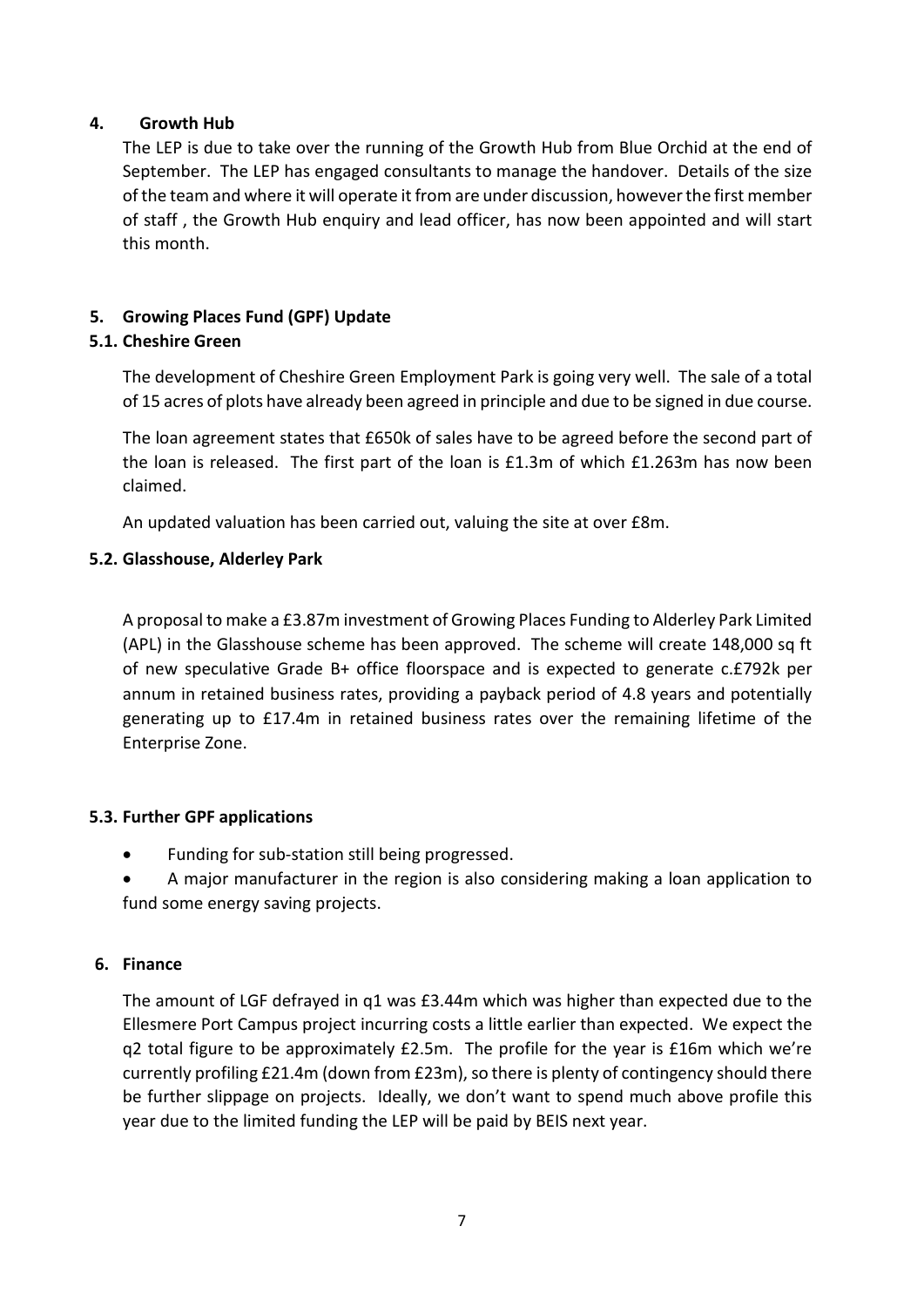Projects are only claiming in line with the intervention rate this year, to give the LEP greater flexibility to deal with cash flow issues next year. If by the end of q3 it looks like we may fall behind profile we can ask some projects to claim a higher percentage of costs as long as it keeps them within the agreed grant amount.

## **7. Outputs**

There only significant change to the outputs since the last report is the inclusion of the new commercial and renovated space achieved at Reaseheath College.

| <b>Outputs</b>                                  | <b>BEIS</b><br><b>Target</b> | <b>Contracted</b><br>on<br>projects | <b>Achieved</b><br>to date | Percentage<br>achieved |
|-------------------------------------------------|------------------------------|-------------------------------------|----------------------------|------------------------|
| New Commercial Floorspace (sqm)                 |                              | 175,772                             | 10,788                     | 6%                     |
| <b>Renovated Commercial Floorspace</b><br>(sqm) |                              | 3671                                | 3671                       | 100%                   |
| Businesses receiving investment                 |                              | 29                                  | 11                         | 38%                    |
| Jobs created                                    | 12000                        | 24,464                              | 77                         | 0%                     |
| Private sector Leverage                         | 280                          | 283                                 | 14                         | 5%                     |
| <b>Public Sector Leverage</b>                   |                              | 89                                  | 62                         | 70%                    |
| New homes completed                             | 5000                         | 12,184                              | 2,569                      | 21%                    |
| New home starts                                 |                              | 8,242                               | $\mathbf 0$                | 0%                     |
| <b>GVA</b>                                      |                              | 20                                  | 3.91                       | 20%                    |
| Space occupied at Alderley Park<br>(sqft)       |                              | 18580                               | 1077                       | 6%                     |
| Total amount of new road (meters)               |                              | 481                                 | 481                        | 100%                   |
| Total amount of road resurfaced<br>(meters)     |                              | 2120                                | 2120                       | 100%                   |
| Constructions jobs                              |                              | 621                                 | 10                         | 2%                     |
| Learners benefitting                            |                              | 471                                 | 25                         | 5%                     |

We're still waiting from clarification from BEIS about impact sites and what can be counted.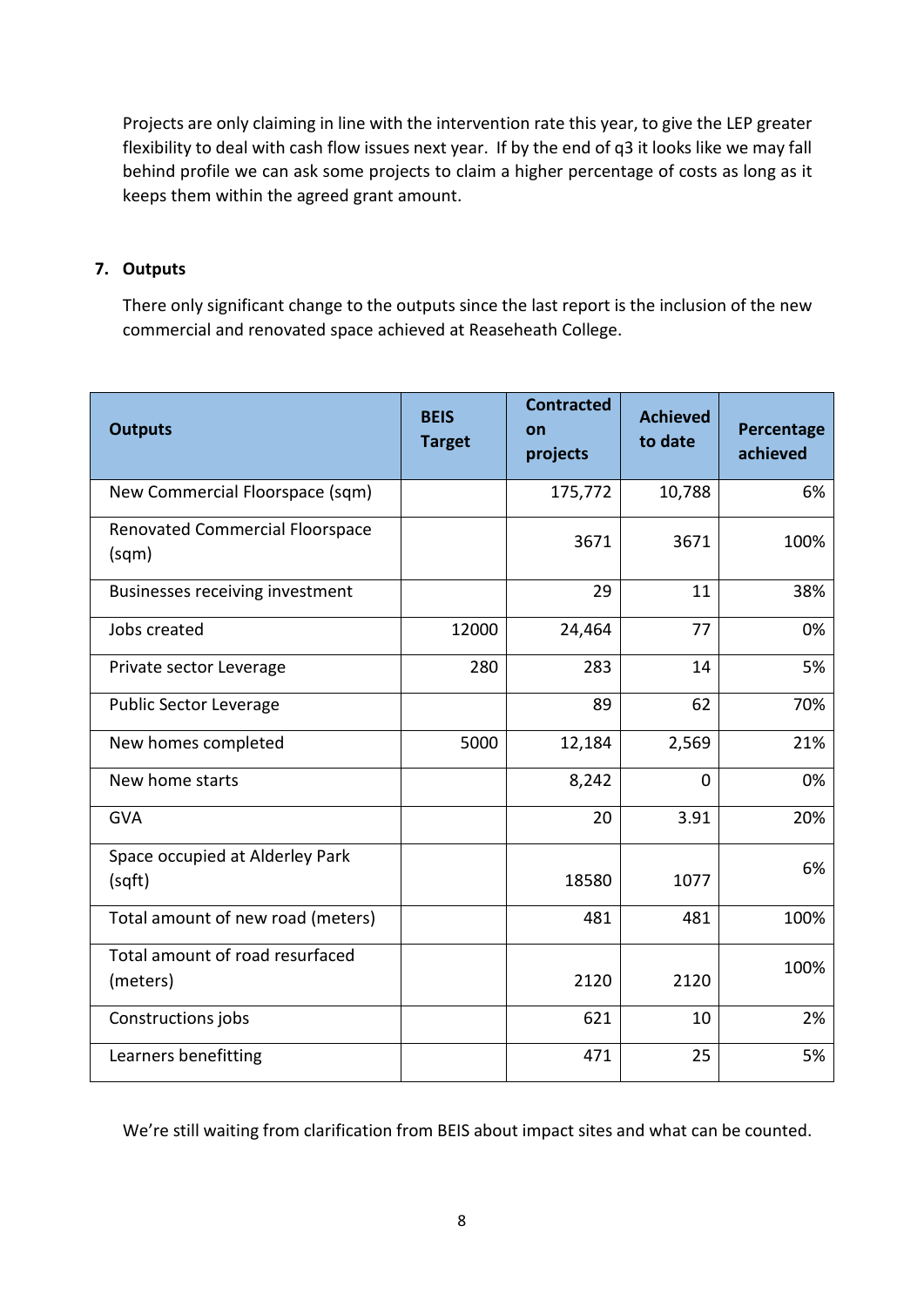## **8. Risks**

The top operational and programme risks are shown below.

# **Operational Risks**

| <b>RISK</b><br><b>REF</b> | <b>RISK SCENARIO</b>                                                                                                                                                                                                                                    |                                                                                                                           | <b>FUTURE CONTROLS / MITIGATION</b><br><b>MEASURES</b>                                                                                                                                                                  |                          | <b>Residual risk rating</b>  |              |
|---------------------------|---------------------------------------------------------------------------------------------------------------------------------------------------------------------------------------------------------------------------------------------------------|---------------------------------------------------------------------------------------------------------------------------|-------------------------------------------------------------------------------------------------------------------------------------------------------------------------------------------------------------------------|--------------------------|------------------------------|--------------|
|                           | <b>RISK</b>                                                                                                                                                                                                                                             | <b>IMPACT</b>                                                                                                             |                                                                                                                                                                                                                         | <b>IMPACT</b><br>${1-5}$ | <b>LIKELIHOOD</b><br>${1-5}$ | <b>TOTAL</b> |
| 20                        | Current political landscape and<br>lack of clear support for LEPs from<br>opposition creates risks to delivery<br>of economic development projects<br>in Cheshire and Warrington. May<br>take significant time to transfer<br>delivery to another body. | LEP potentially would have to<br>be wound up and delivery of<br>projects and realisation of<br>benefits could be delayed. | Promote the LEP achievements and its<br>effectiveness at delivering regeneration.                                                                                                                                       | 5                        | 3                            | 15           |
| 48                        | Criticism of credit card transactions                                                                                                                                                                                                                   | Reputational damage to the<br>company and questions over<br>transparency of process and<br>impropriety could be raised.   | Clear policy on the purchase of Alcohol<br>and corporate entertainment. Add<br>notes to credit card statements with<br>details of event attended and who was<br>present when there are transactions for<br>hospitality. | 4                        | 3                            | 12           |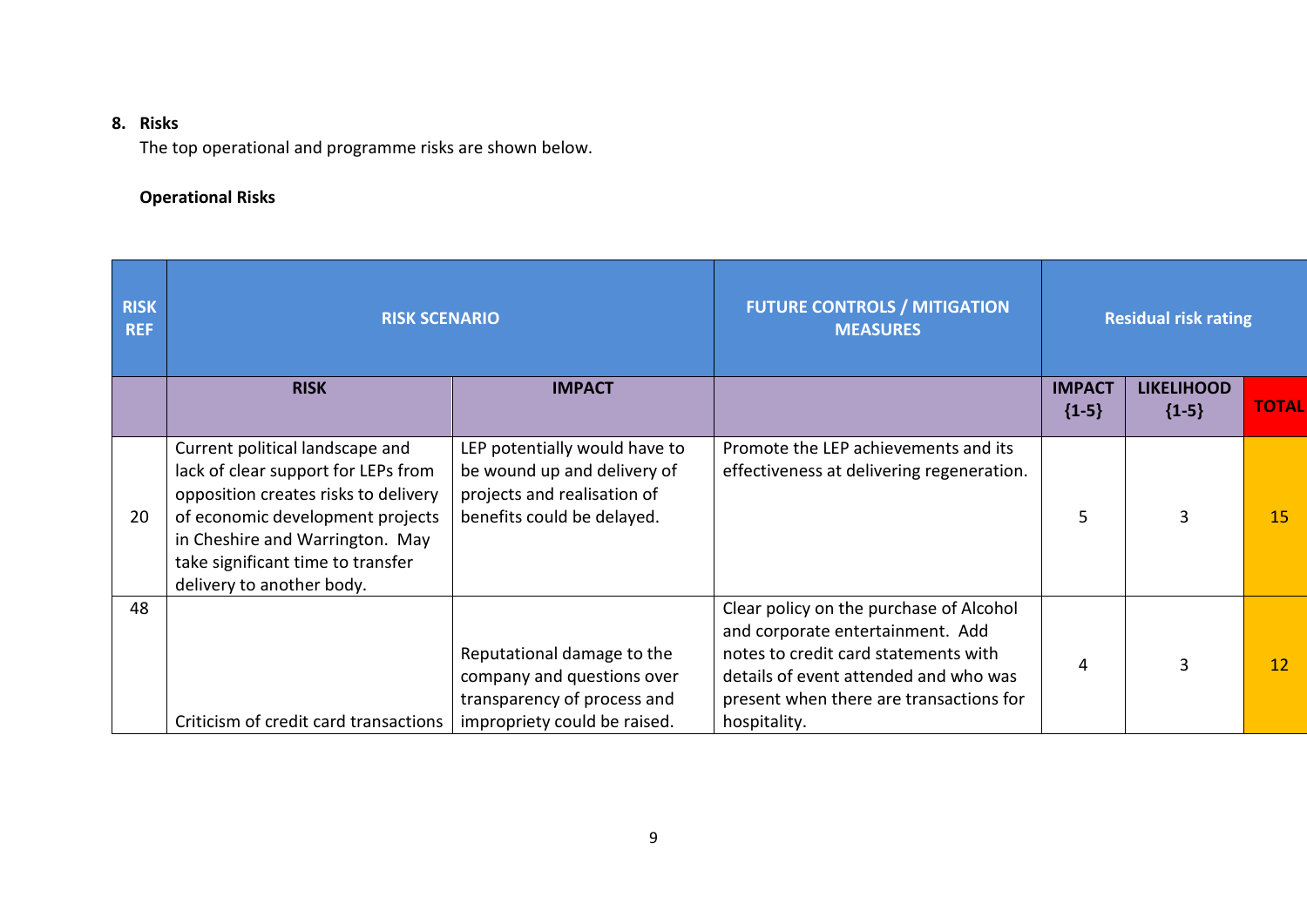| 36 | Not complying with the General<br>Data Protection regulation                                                           | Could lead to legal action<br>against the LEP by not<br>conforming.                                                                                                                                                           | Review current data held and update<br>how information is held so compliant.<br>Appoint a data controller. Ask a<br>consultant to come in and review what<br>info the LEP holds and make<br>recommendations for how the LEP<br>manages info. Look at introducing a<br>CRM system so that data is held in one<br>place and easier to manage. Ensure<br>GDPR is taken into account when<br>designing / specifying the new CRM<br>system. | 4 | 3 | 12             |
|----|------------------------------------------------------------------------------------------------------------------------|-------------------------------------------------------------------------------------------------------------------------------------------------------------------------------------------------------------------------------|----------------------------------------------------------------------------------------------------------------------------------------------------------------------------------------------------------------------------------------------------------------------------------------------------------------------------------------------------------------------------------------------------------------------------------------|---|---|----------------|
| 61 | Consultants or sub-contractors not<br>managing/protecting LEP<br>information appropriately and or<br>inline with GDPR. | Could leave the LEP open to<br>legal challenge                                                                                                                                                                                | Issue T&Cs to all consultants and<br>contractors and make sure they cover<br>the protection of information.                                                                                                                                                                                                                                                                                                                            | 4 | 3 | 12             |
| 34 | Loss of key staff                                                                                                      | Causes continuity issues, loss of<br>knowledge and reduction in<br>delivery capability while new<br>staff and employed and get up<br>to speed. Unable to carry out<br>key tasks. E.g. counter sign<br>payments and contracts. | Have adequate approved delegation<br>limits and signatories. Make sure staff<br>don't operate in a vacuum and that key<br>tasks are understood by at least one<br>other member of staff. E.g. how to use<br>the claims system (LOGASNET) or<br>payment systems. Look at developing<br>formal programme to ensure we have<br>ability to cope in short term with loss of<br>member of staff.                                             | 3 | 3 | $\overline{9}$ |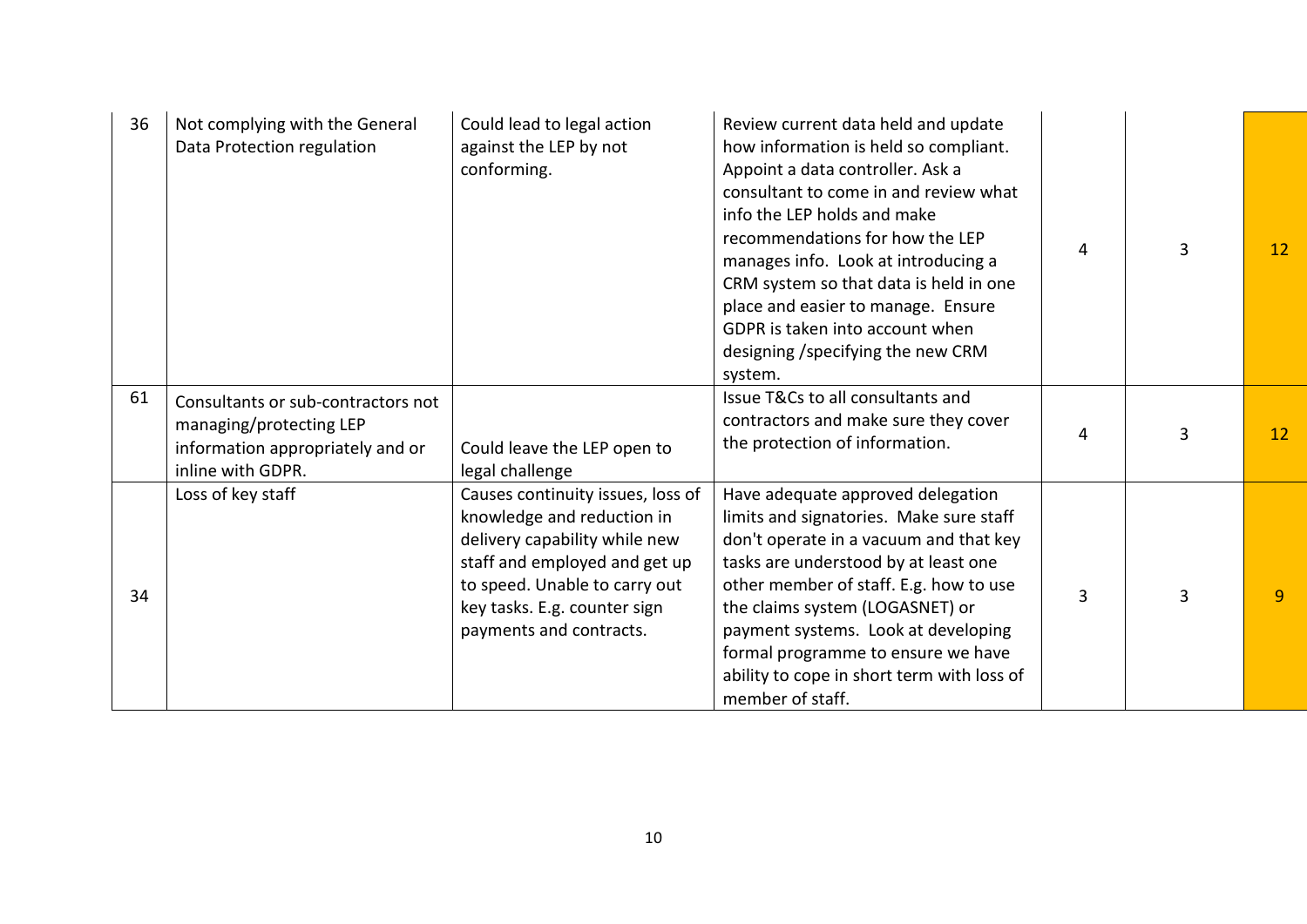| 38 | Key stakeholders become<br>disengaged                                                                                                                                                           | Loss of relationships and<br>potential influence and support<br>for the LEP activities                                                                           | Review and update stakeholder<br>management plan. Establish a<br>communications committee                                                                                                                              | 3              | 3 | $\mathbf{q}$   |
|----|-------------------------------------------------------------------------------------------------------------------------------------------------------------------------------------------------|------------------------------------------------------------------------------------------------------------------------------------------------------------------|------------------------------------------------------------------------------------------------------------------------------------------------------------------------------------------------------------------------|----------------|---|----------------|
| 29 | Loss of core funding/ Uncertainty<br>about funding from year to year<br>impacts on staff retention.                                                                                             | Staff don't feel secure in their<br>jobs which could lead to a<br>higher than expected staff<br>turnover, loss of expertise and<br>increase in recruitment costs | Look at developing other funding<br>streams and developing an operational<br>surplus to provide a contingency.<br>Funding now confirmed for two years.<br>Build up EZ reserves to give provide<br>appropriate cushion. | 3              | 3 | 9              |
| 27 | Not delivering programme level<br>outputs                                                                                                                                                       | Reputational damage and<br>impact of future awards of<br>funding. Clawback/repayment<br>of grants                                                                | Ongoing monitoring and early<br>identification of any slippage. Consider<br>how projects are contracted robustly.                                                                                                      | 3              | 3 | 9              |
| 40 | Lack of comprehensive suite of<br>policies leaves the LEP exposed to<br>criticism e.g. data protection,<br>consumption and purchase of<br>alcohol at work, Internet use,<br>remote working etc. | Could lead to a claim against<br>the LEP                                                                                                                         | Employ of HR consultant to review our<br>policies and procedures annually. Use<br>the Best Practice templates provided by<br><b>DCLG</b>                                                                               | $\overline{3}$ |   | $\overline{9}$ |
| 53 | To maintain compliance with the<br>AF time and money needs to be<br>spent on the website.                                                                                                       | Failure to do so, risk non<br>compliance and damage to<br>reputation                                                                                             | Ensure adequate budget is available to<br>make necessary updates and that staff<br>are updating the website as necessary<br>with for instance committee papers.                                                        | 3              | 3 | $\mathbf{q}$   |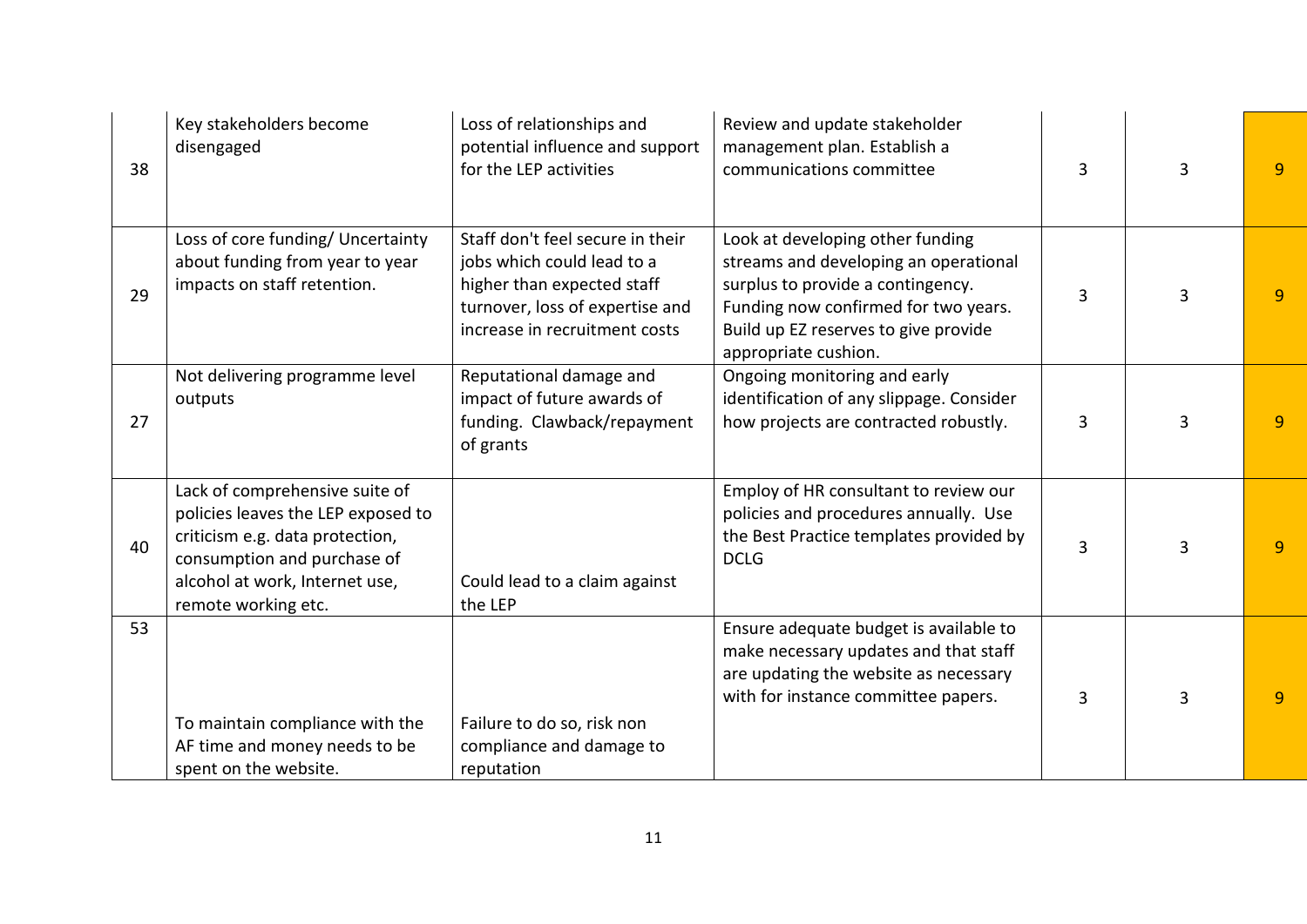| I Number of new staff within the   |                                | Procure HR support and make sure all      |  |    |
|------------------------------------|--------------------------------|-------------------------------------------|--|----|
| LEP increases the likelihood of HR | Lack of HR support makes the   | necessary policies are in place and up to |  | O. |
| issues arising                     | LEP vulnerable if issues arise | date                                      |  |    |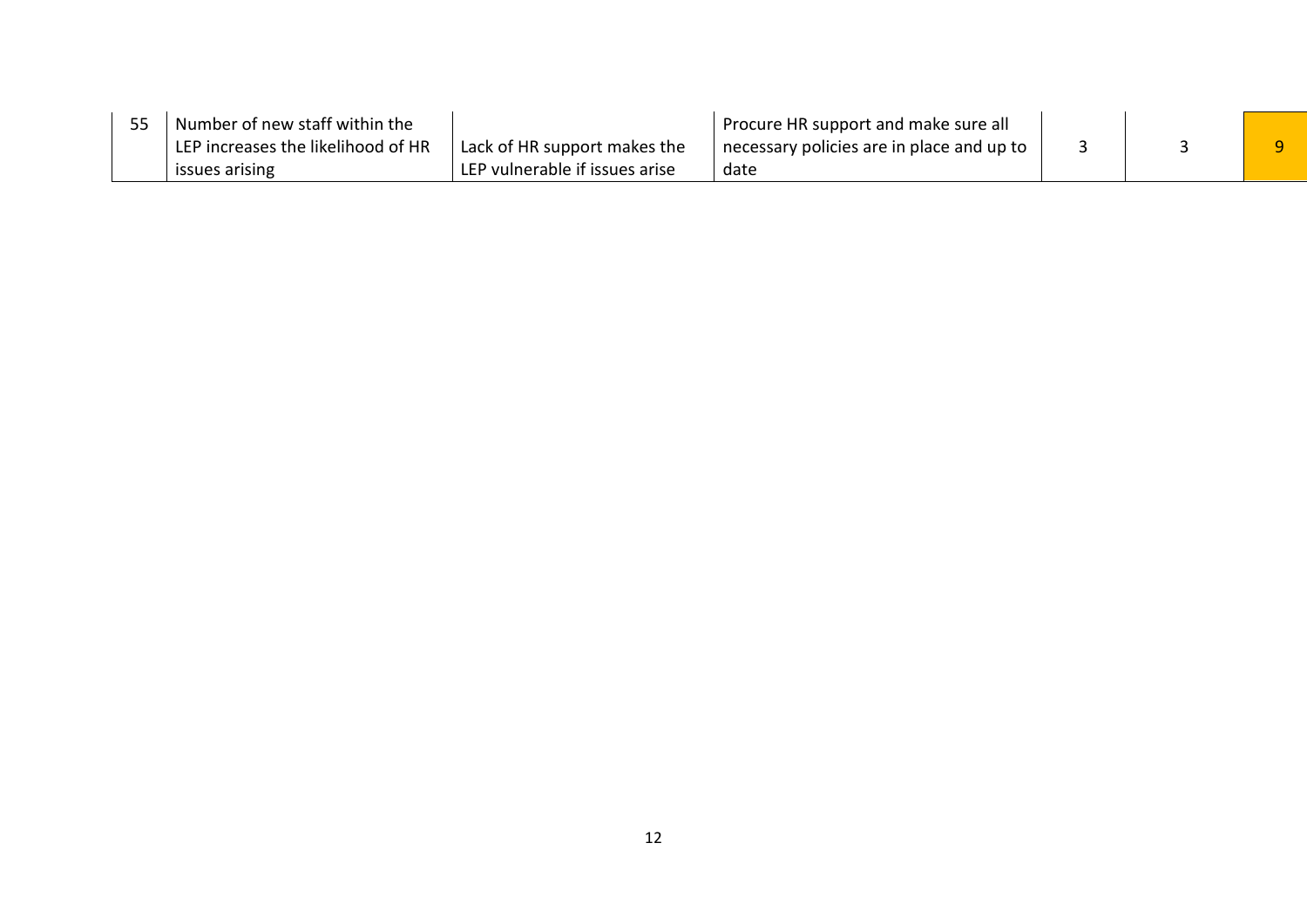| <b>RISK</b><br><b>REF</b> |                                                                                                                                                                                                                                                                                                                                                                                                                                                                                       | <b>RISK SCENARIO</b>                                                                                                                                                                                                                                                                                                                                                                                                                                                                                    | <b>FUTURE CONTROLS / MITIGATION</b><br><b>MEASURES</b>                                                    |                          | <b>FUTURE RISK RATING</b>    |              |
|---------------------------|---------------------------------------------------------------------------------------------------------------------------------------------------------------------------------------------------------------------------------------------------------------------------------------------------------------------------------------------------------------------------------------------------------------------------------------------------------------------------------------|---------------------------------------------------------------------------------------------------------------------------------------------------------------------------------------------------------------------------------------------------------------------------------------------------------------------------------------------------------------------------------------------------------------------------------------------------------------------------------------------------------|-----------------------------------------------------------------------------------------------------------|--------------------------|------------------------------|--------------|
|                           | <b>RISK</b>                                                                                                                                                                                                                                                                                                                                                                                                                                                                           | <b>IMPACT</b>                                                                                                                                                                                                                                                                                                                                                                                                                                                                                           |                                                                                                           | <b>IMPACT</b><br>${1-5}$ | <b>LIKELIHOOD</b><br>${1-5}$ | <b>TOTAL</b> |
| 1                         | Delivery of the projects to meet<br>financial and output targets in a<br>timely manner                                                                                                                                                                                                                                                                                                                                                                                                | Projects and/or programme does not<br>deliver cost or quality requirements on<br>time and fails to achieve the targeted<br>outputs and outcomes within the Growth<br>Deal timeframe.<br>Potential to damage relationships with<br>the LEP.<br>Reputation of the LEP as able to deliver<br>bids submitted to Government is<br>negatively affected.<br>DCLG could potentially take back<br>flexibilities given to manage the LGF<br>Programme.<br>Could affect the award of future funding<br>to the LEP. | Look at revising the offer letter to put<br>stiffer penalties in place for non<br>achievement of outputs. | 4                        | 3                            | 12           |
| 3                         | Lack of suitable projects and/or<br>appropriate match funding to form<br><b>ESIF programme pipeline to meet</b><br>eligible criteria including meeting<br>cross cutting thematic objectives<br>and revised Treasury deadline of<br>March 2018 for final project<br>submissions. Flexibility or delay in<br>decisions to use of LGF3 as match.<br>Lack of partner support to deploy<br>remaining funds and sources of<br>match funding particularly under<br>the European Social Fund. | ESIF programme does not meet its<br>outputs/outcomes which could result in<br>loss of funding for the sub region.<br>Damage to LEP reputation and credibility<br>both locally and nationally as well as with<br>Government which could impact on<br>consideration for future funding rounds<br>i.e. the future prosperity fund.<br>Loss of funding to the Sub Region to<br>support delivery of growth, jobs and<br>businesses in Cheshire and Warrington<br>and delivery of SEP.                        | Consider more long term staffing<br>arrangements.                                                         | 4                        | 3                            | 12           |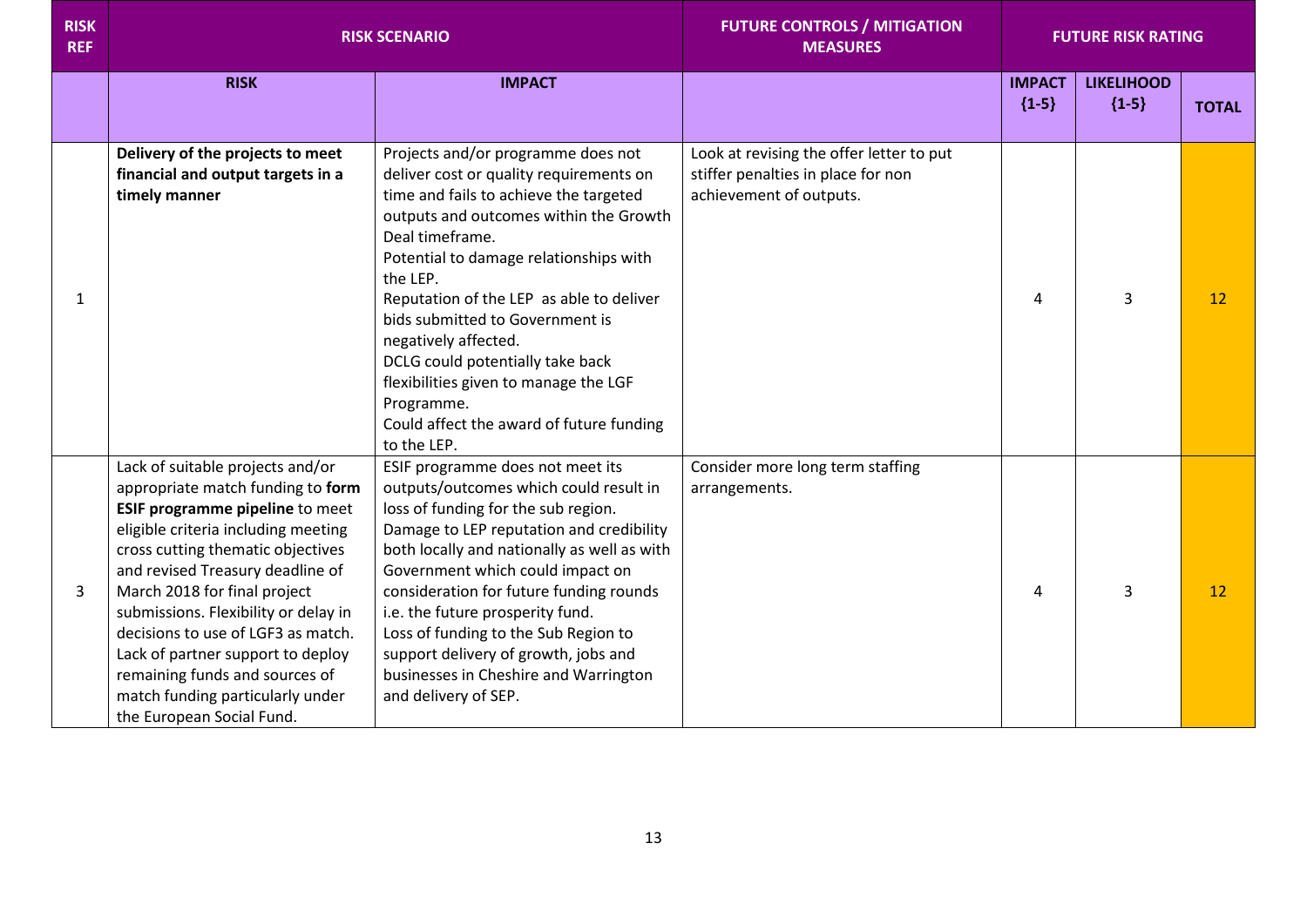| $\mathcal{L}$ | Overall programme performance<br>impacted by poor performance of<br>the Major transport Projects                                                     | LGF programme does not realise its<br>economic growth targets due to nature<br>of focus of Department of Transport<br>objectives versus LGF outputs/outcomes.<br>Achievement of the aims and objectives<br>of the programme adversely affected by<br>any significant issue or risk in any one of<br>the projects.<br>Reputation of CWLEP to deliver is<br>adversely affected due to the scale of the<br>transport scheme projects. | - Agreement with DfT and grant recipients<br>on monitoring and reporting requirements<br>against LGF targets.<br>- Work with DfT to understand the funding<br>conditions and any conditions/clawback if<br>the non-transport outputs are not<br>achieved.<br>- Explore to tie in stronger penalties to<br>non-achievement of outputs to the funding<br>offer. | Δ | 3            | 12 |
|---------------|------------------------------------------------------------------------------------------------------------------------------------------------------|------------------------------------------------------------------------------------------------------------------------------------------------------------------------------------------------------------------------------------------------------------------------------------------------------------------------------------------------------------------------------------------------------------------------------------|---------------------------------------------------------------------------------------------------------------------------------------------------------------------------------------------------------------------------------------------------------------------------------------------------------------------------------------------------------------|---|--------------|----|
|               | Rail sequencing work - people<br>disagree with the proposed<br>sequencing of delivery. May be<br>difficult to get political consensus.               | reputational risk and loss of opportunity<br>to secure govt. funding                                                                                                                                                                                                                                                                                                                                                               |                                                                                                                                                                                                                                                                                                                                                               | 4 |              | 12 |
|               | transfer of legal agreements to the<br>LEP may expose the LEP to<br>compliance and eligibility issues<br>which could have financial<br>implications. | Financial and reputational damage to the<br>LEP.                                                                                                                                                                                                                                                                                                                                                                                   |                                                                                                                                                                                                                                                                                                                                                               | 4 | $\mathbf{R}$ | 12 |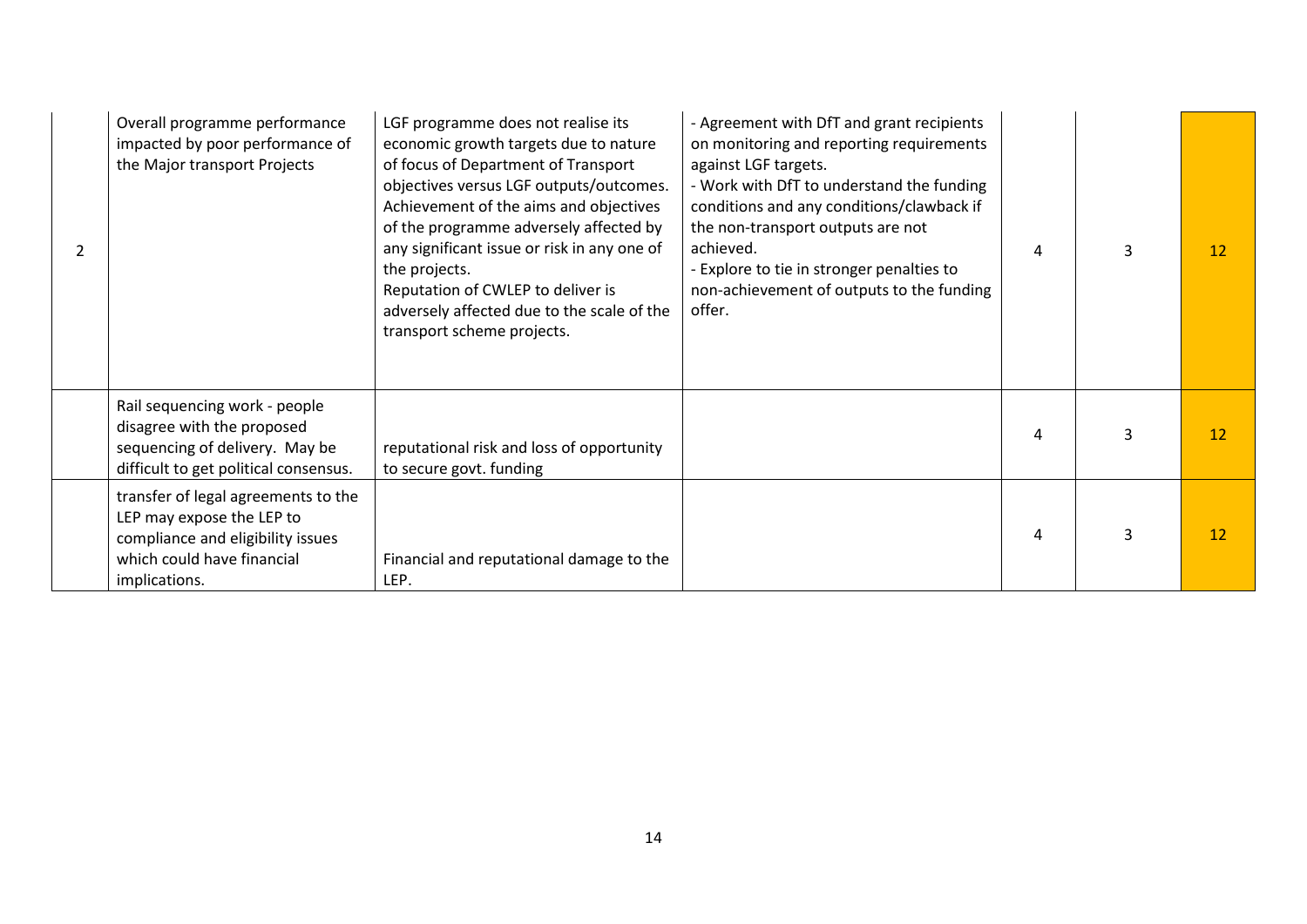| 5              | <b>ESIF spend targets, additional</b><br>funds secured through exchange<br>rate changes and measurement<br>criteria for C&W, set by<br><b>Government to meet the National</b><br>targets, pose a challenge in some<br>of the priority axis to deliver<br>against which puts at risk the<br>achievement of overall LEP ESIF<br>targets and aspirations and could<br>put at risk the 6% performance<br>programme target. | Agreed targets may not be delivered and<br>the ESIF and SEP targets not delivered in<br>full.<br>If by December 2018, the LEP is not<br>forecasting to achieve its targets by the<br>end of the programme, it risks losing a<br>performance reserve of 6% of the<br>programme (approx. £3.6m)<br>Reputational damage if the LEP does not<br>meet its targets. | - Work Northern Powerhouse Investment<br>Fund (NPIF) to explore achievement of<br>additional programme outputs and<br>outcomes and ongoing sustainable<br>reinvestment of EU funds post Brexit.<br>- Possible increase in fund allocation of<br>funds e.g. rural funding.<br>- Work with Government on any early end<br>of programme targets in view of Brexit.<br>Increased output targets for projects<br>required if investments made in Evergreen.<br>New Calls to specifically focus on additional<br>out put requirements in key areas (e.g.<br>grants to business). | 3 | 3 | q |
|----------------|------------------------------------------------------------------------------------------------------------------------------------------------------------------------------------------------------------------------------------------------------------------------------------------------------------------------------------------------------------------------------------------------------------------------|---------------------------------------------------------------------------------------------------------------------------------------------------------------------------------------------------------------------------------------------------------------------------------------------------------------------------------------------------------------|----------------------------------------------------------------------------------------------------------------------------------------------------------------------------------------------------------------------------------------------------------------------------------------------------------------------------------------------------------------------------------------------------------------------------------------------------------------------------------------------------------------------------------------------------------------------------|---|---|---|
| $\overline{7}$ | Failure to implement the seven<br>recommendations of the ABR<br>Review of FE has a detrimental<br>effect on the delivery of FE skills<br>provision across Cheshire and<br>Warrington                                                                                                                                                                                                                                   | The benefits to employers, learners, the<br>colleges and the economy more generally<br>will not be achieved.                                                                                                                                                                                                                                                  | The Strategic Forum will work to achieve<br>the political buy-in to the implementation                                                                                                                                                                                                                                                                                                                                                                                                                                                                                     | 3 | 3 | 9 |
| 31             | Ellesmere Port Estate project<br>significantly delayed and or<br>reduced in scale                                                                                                                                                                                                                                                                                                                                      | Would need to find another project to<br>take up spend, which will get increasingly<br>harder as time passes.                                                                                                                                                                                                                                                 | Exceptional P&I meeting to be held at the<br>beginning of October to consider<br>proposals. If the revised project put<br>forward is not appropriate or ready for<br>approval then the funding will be de-<br>committed from the project and new<br>projects will need to be found.                                                                                                                                                                                                                                                                                        | 3 | 3 | 9 |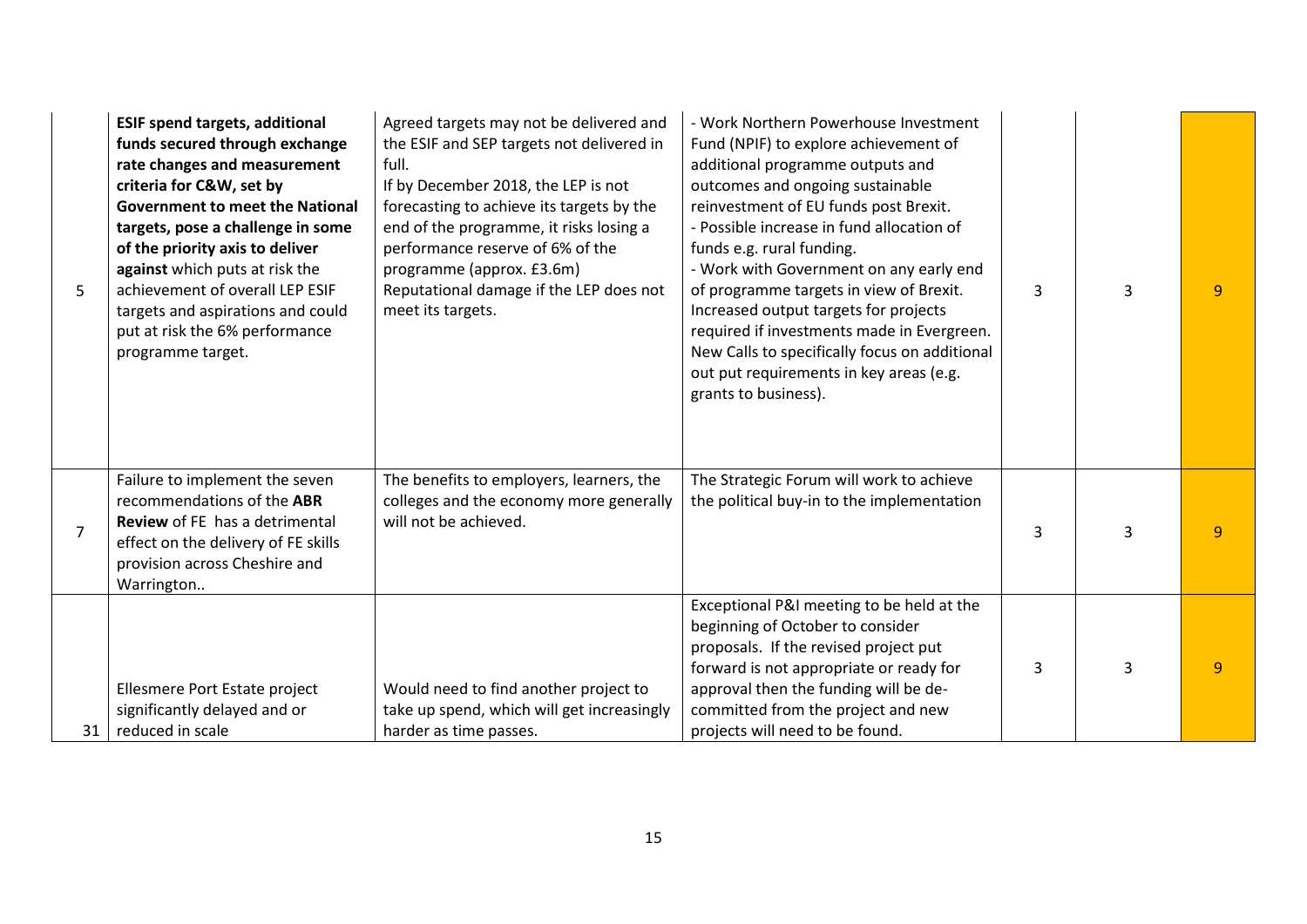| 33 | Fragility of current government<br>means that there is a risk the<br>government could change and lead<br>to a change in policy regarding<br>LEPs.            | Change in funding and support for LEPs                                                                                                                                                                                                                                                                                                                               | Continue to promote the work of the LEP<br>and engage counsellors and MPs from all<br>parties. | 3 | 3 | 9 |
|----|--------------------------------------------------------------------------------------------------------------------------------------------------------------|----------------------------------------------------------------------------------------------------------------------------------------------------------------------------------------------------------------------------------------------------------------------------------------------------------------------------------------------------------------------|------------------------------------------------------------------------------------------------|---|---|---|
| 34 | Due to the unusual investment<br>profile of the LGF programme there<br>may be cashflow issues in 19/20<br>meaning that the LEP cannot pay all<br>the claims. | There is reputational risk with<br>underperforming which could reduce<br>funding available to the LEP in future<br>years. The lack of cash flow in 19/20<br>again will affect reputation with<br>stakeholders and is difficult to manage<br>once projects are on site as the LEP has to<br>achieve £16m of spent in 18/19. The LEP<br>can't stop and start projects. | May need to agree staggering payment<br>profile with LAs.                                      | 3 | 3 | 9 |
| 35 | Northgate isn't delivered to the size<br>and scale anticipated when the bus<br>station scheme was approved or<br>within the timescales given.                | Loss of outputs and potential<br>reputational damage. Would affect the<br>overall impact of the LGF programme.<br>Chester City continues to lose trade<br>impacting the businesses that already<br>exist there.                                                                                                                                                      | Offer to provide additional support to the<br>delivery of the project?                         | 3 | 3 | 9 |
| 36 | Middlewich rail study isn't<br>supported or doesn't meet<br>expectations.                                                                                    | Reputational damage, potential loss of<br>opportunity to secure govt. funding.<br>Doesn't support the SEP or doesn't take<br>account of cross boundary issues.                                                                                                                                                                                                       | na                                                                                             | 3 | 3 | 9 |